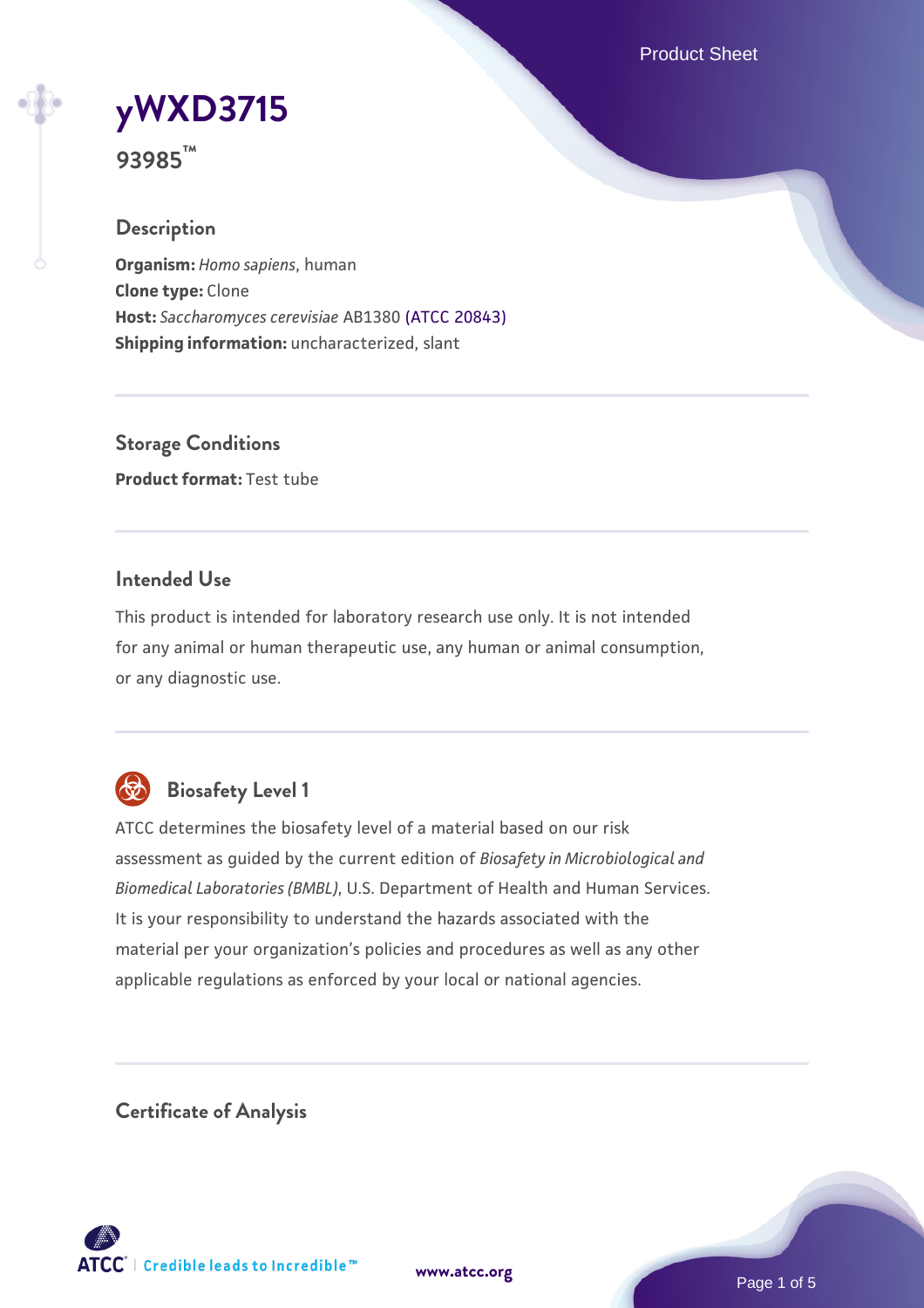## **[yWXD3715](https://www.atcc.org/products/93985)** Product Sheet **93985**

For batch-specific test results, refer to the applicable certificate of analysis that can be found at www.atcc.org.

## **Insert Information**

**Type of DNA:** genomic **Genome:** Homo sapiens **Chromosome:** X X pter-q27.3 **Gene name:** DNA Segment, single copy **Gene product:** DNA Segment, single copy [DXS5234] **Gene symbol:** DXS5234 **Contains complete coding sequence:** Unknown **Insert end:** EcoRI

## **Vector Information**

**Construct size (kb):** 130.0 **Intact vector size:** 11.454 **Vector name:** pYAC4 **Type of vector:** YAC **Host range:** *Saccharomyces cerevisiae*; *Escherichia coli* **Vector information:** other: telomere, 3548-4235 other: telomere, 6012-6699 Cross references: DNA Seq. Acc.: U01086 **Cloning sites:** EcoRI **Markers:** SUP4; HIS3; ampR; URA3; TRP1 **Replicon:** pMB1, 7186-7186; ARS1, 9632-10376

# **Growth Conditions**

**Medium:** 



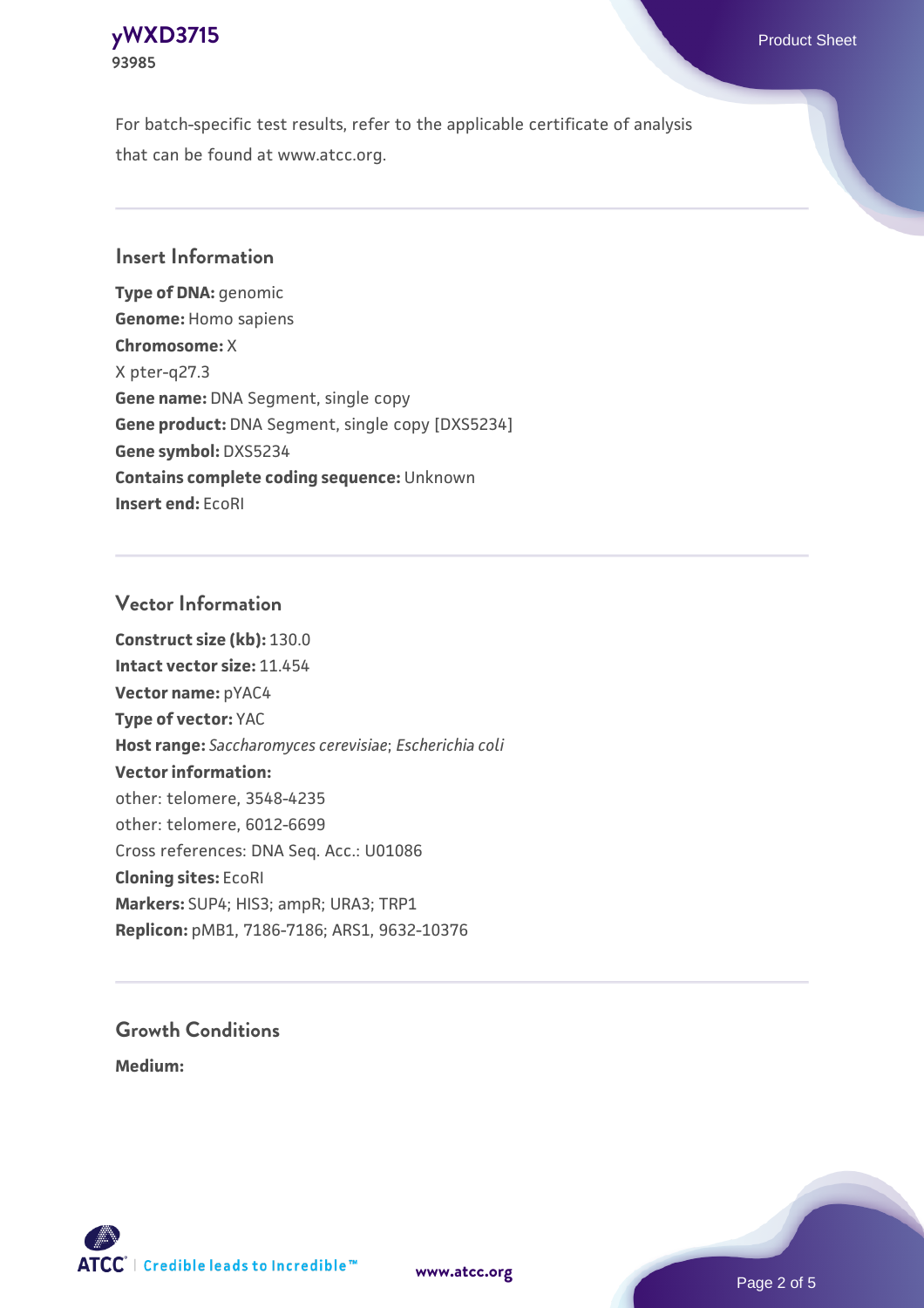#### **[yWXD3715](https://www.atcc.org/products/93985)** Product Sheet **93985**

[ATCC Medium 1245: YEPD](https://www.atcc.org/-/media/product-assets/documents/microbial-media-formulations/1/2/4/5/atcc-medium-1245.pdf?rev=705ca55d1b6f490a808a965d5c072196) **Temperature:** 30°C

#### **Notes**

More information may be available from ATCC (http://www.atcc.org or 703- 365-2620).

## **Material Citation**

If use of this material results in a scientific publication, please cite the material in the following manner: yWXD3715 (ATCC 93985)

## **References**

References and other information relating to this material are available at www.atcc.org.

## **Warranty**

The product is provided 'AS IS' and the viability of ATCC® products is warranted for 30 days from the date of shipment, provided that the customer has stored and handled the product according to the information included on the product information sheet, website, and Certificate of Analysis. For living cultures, ATCC lists the media formulation and reagents that have been found to be effective for the product. While other unspecified media and reagents may also produce satisfactory results, a change in the ATCC and/or depositor-recommended protocols may affect the recovery, growth, and/or function of the product. If an alternative medium formulation or reagent is used, the ATCC warranty for viability is no longer



**[www.atcc.org](http://www.atcc.org)**

Page 3 of 5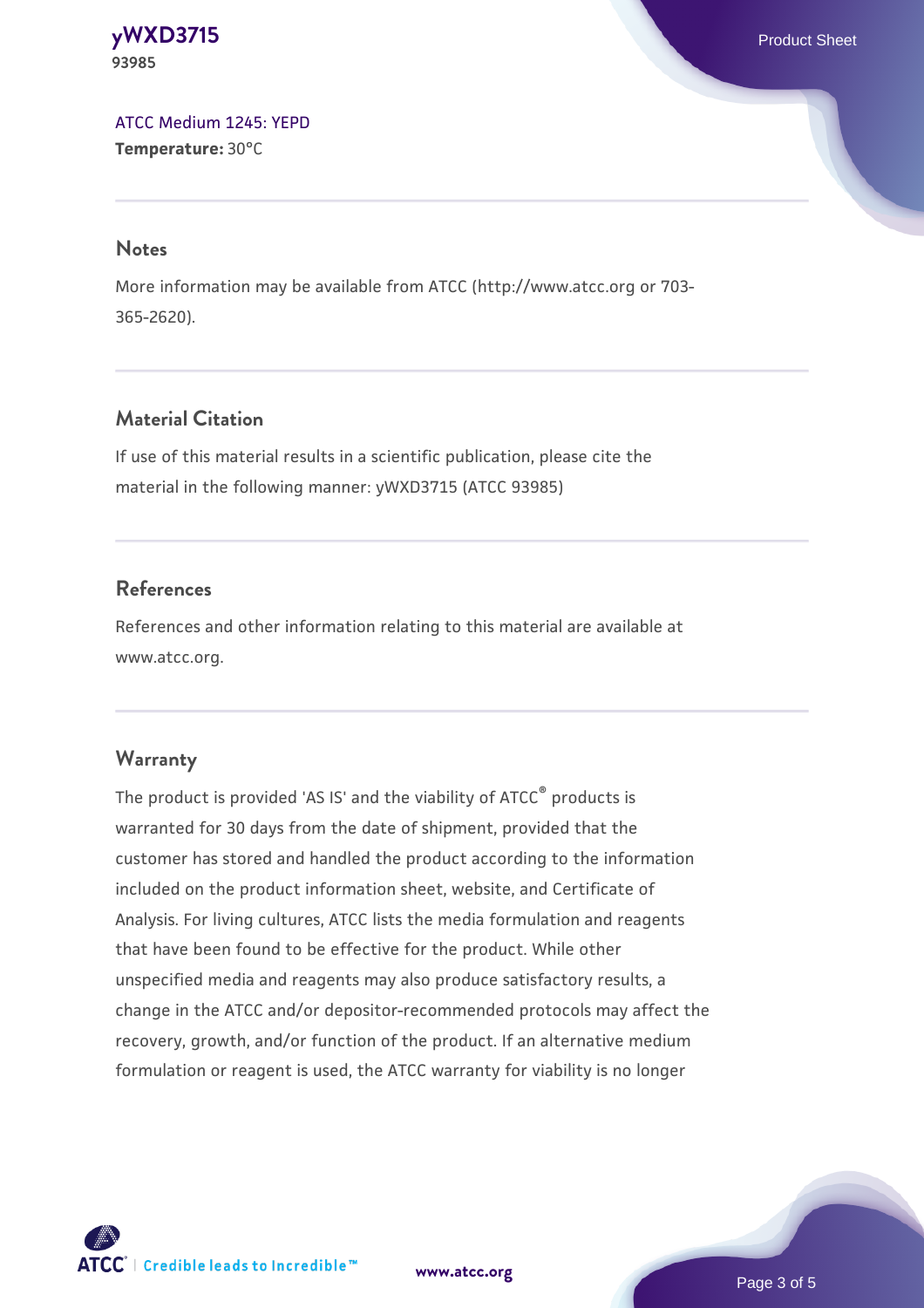**[yWXD3715](https://www.atcc.org/products/93985)** Product Sheet **93985**

valid. Except as expressly set forth herein, no other warranties of any kind are provided, express or implied, including, but not limited to, any implied warranties of merchantability, fitness for a particular purpose, manufacture according to cGMP standards, typicality, safety, accuracy, and/or noninfringement.

#### **Disclaimers**

This product is intended for laboratory research use only. It is not intended for any animal or human therapeutic use, any human or animal consumption, or any diagnostic use. Any proposed commercial use is prohibited without a license from ATCC.

While ATCC uses reasonable efforts to include accurate and up-to-date information on this product sheet, ATCC makes no warranties or representations as to its accuracy. Citations from scientific literature and patents are provided for informational purposes only. ATCC does not warrant that such information has been confirmed to be accurate or complete and the customer bears the sole responsibility of confirming the accuracy and completeness of any such information.

This product is sent on the condition that the customer is responsible for and assumes all risk and responsibility in connection with the receipt, handling, storage, disposal, and use of the ATCC product including without limitation taking all appropriate safety and handling precautions to minimize health or environmental risk. As a condition of receiving the material, the customer agrees that any activity undertaken with the ATCC product and any progeny or modifications will be conducted in compliance with all applicable laws, regulations, and guidelines. This product is provided 'AS IS' with no representations or warranties whatsoever except as expressly set forth herein and in no event shall ATCC, its parents, subsidiaries, directors, officers, agents, employees, assigns, successors, and affiliates be liable for indirect, special, incidental, or consequential damages of any kind in connection with or arising out of the customer's use of the product. While reasonable effort is made to ensure authenticity and reliability of materials on deposit, ATCC is not liable for damages arising from the misidentification or



**[www.atcc.org](http://www.atcc.org)**

Page 4 of 5